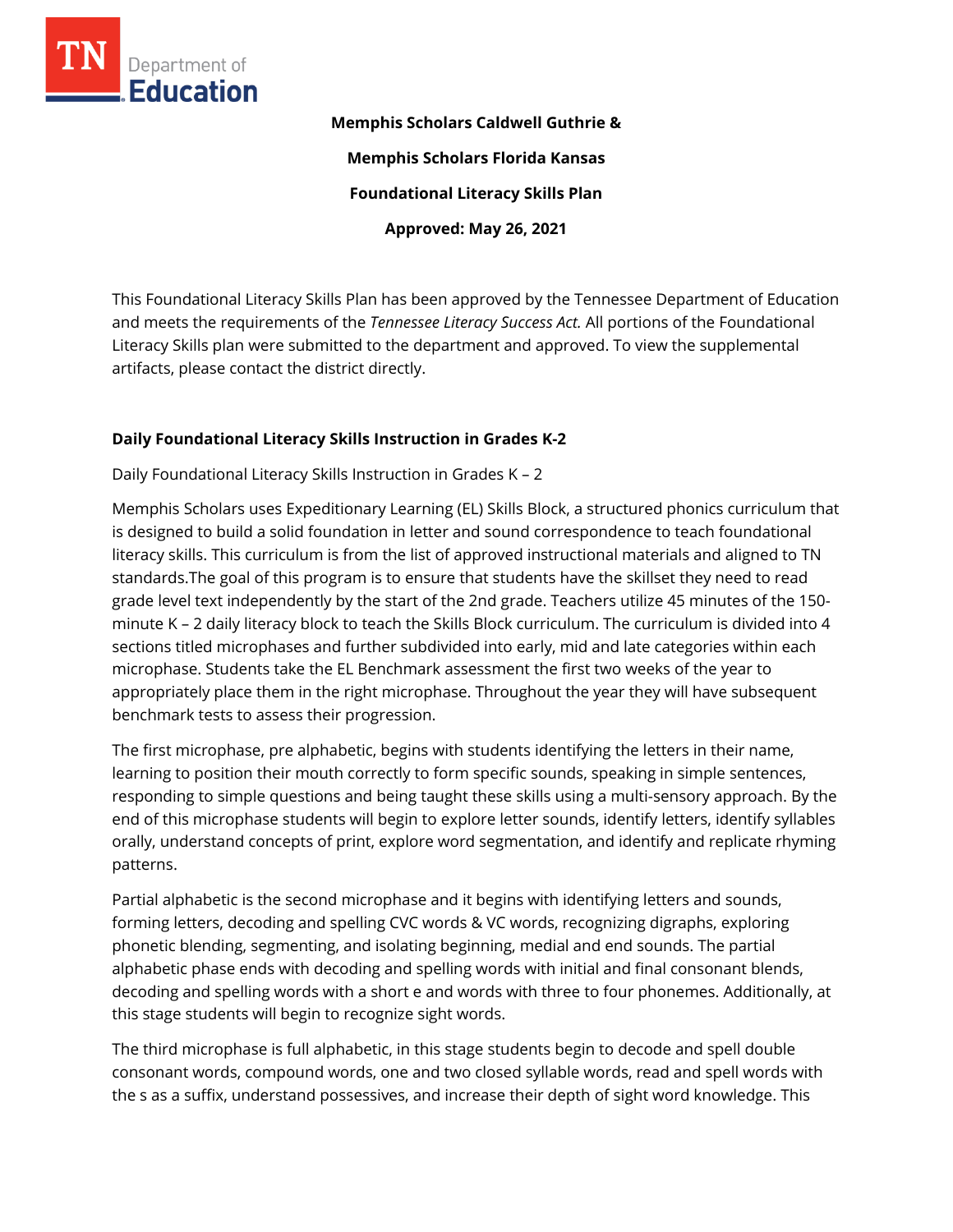Department of **Education** 

stage ends with students decoding and spelling words with vowel teams, y suffixes, and long vowels spelled CVCe. Students also will learn to accurately spell sight words and have knowledge of additional spelling patterns.

The fourth and final phase is Consolidated Alphabetic, it begins with students understanding and forming contractions and affixes, doubling suffixes, and easily recognizing sound patterns. In the middle of this phase students spell and decode words with prefixes and suffixes, spell and decode consonant words with le, and chunk letter patterns to form larger words. By the end of this phase students add on the ability to spell and decode words schwa, spell and decode homophones, and read multisyllabic words.

In addition to the phonics and phonemic awareness instruction that comprises the EL Skills Block, students in K – 2 will also take part in a 45 minute EL Module lesson daily. The Module lessons expose students to authentic text. The texts serve as a vehicle for implementing the knowledge gained during the Skills block while also teaching reading comprehension and providing a place to practice reading fluency.

## **Daily Foundational Literacy Skills Instruction in Grades 3-5**

Daily Foundational Literacy Skills Instruction in Grades 3 – 5

Memphis Scholars implements the Expeditionary Learning (EL) curriculum for students in grades 3 – 5, this curriculum is from the list of approved instructional materials and aligned to TN standards. Students in these grades will have 120 - 150 minutes of ELA instruction daily. The instructional block will include 60 minutes of EL Module lessons. The module lessons are designed to explore interesting topics centered on Science, Social Studies, and Literature. The modules utilize authentic text and develop students reading comprehension, fluency and writing skills. In addition to the 60 minute module component students also engage in a remediation/enrichment block utilizing the EL ALL Block curriculum. The ALL Block allows students to have additional time to read independently, practice writing skills, increase vocabulary acquisition, and practice grammar, morphology, and spelling in context. The ALL Block is conducted in small groups and individual workstations allowing the practice of these skills to occur on students' individual learning level. Similar to K – 2 implementation, 3 – 5 teachers value the EL resources, exposure to real life topics, and flexibility to target individual student needs. The growth area in regard to implementation is increasing the frequency of EL professional development and working teachers to implement a structure for lesson plan internalization.

# **Approved Instructional Materials for Grades K-2**

Open Up - K-5 Expeditionary Learning

## **Approved Instructional Materials for Grades 3-5**

Open Up - K-5 Expeditionary Learning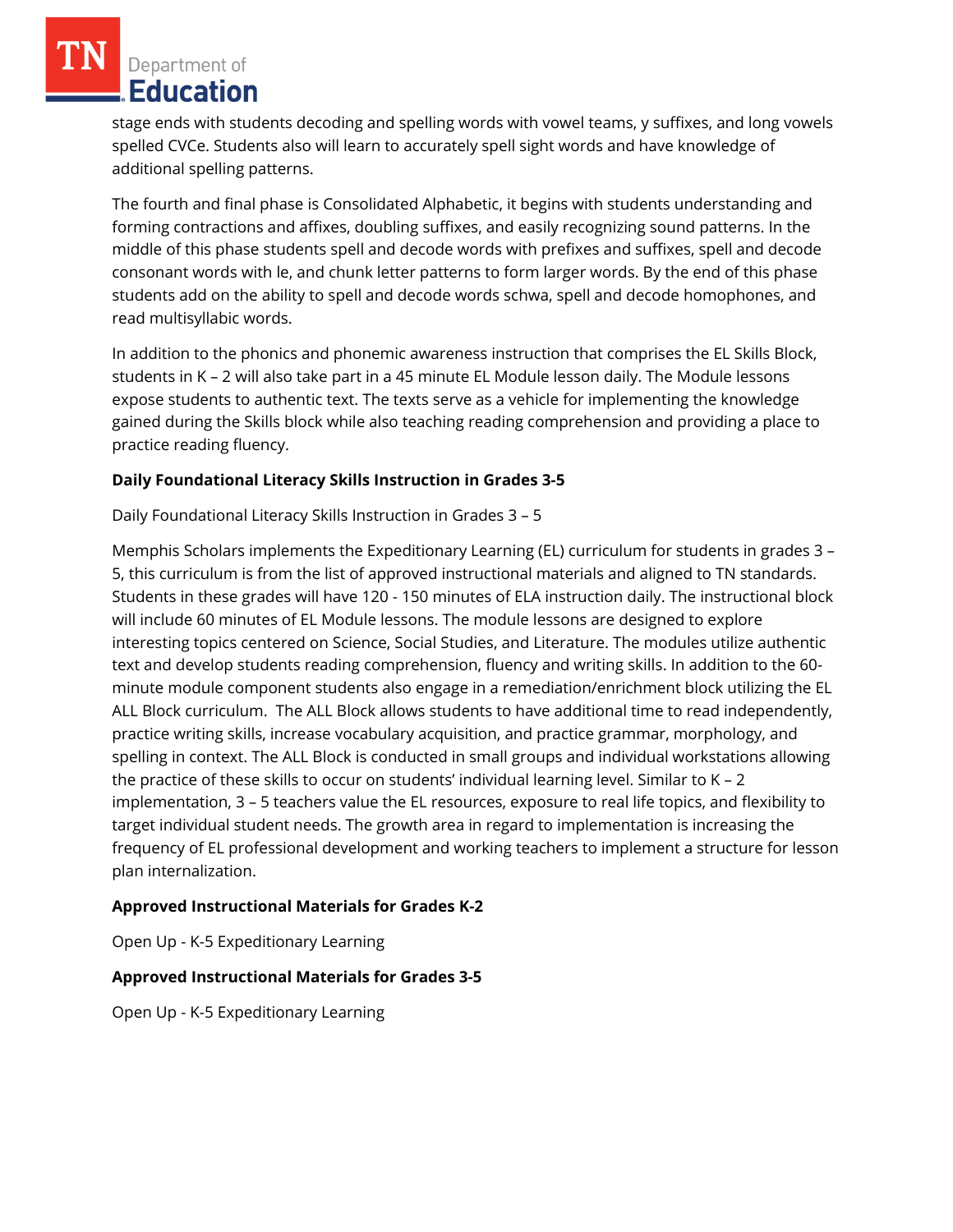Department of Education

# **Universal Reading Screener for Grades K-5. This screener complies with RTI<sup>2</sup>and Say Dyslexia requirements.**

Memphis Scholars will use EasyCBM as the universal screener in grades K – 5 for benchmarking and progress monitoring. EasyCBM complies with RTI2 and Say Dyslexia requirements. The screener is used to assess reading and math in the fall, winter, and spring for grades Kindergarten – 5th grade.

#### **Intervention Structure and Supports**

Memphis Scholars will use Systematic Instruction in Phonological Awareness, Phonics, and Sight Words (SIPPS) for reading intervention in grades K – 5. Universal screening data, classroom performance, NWEA MAP data, and STEP data will be used during RTI Data Team Meetings to determine if the student will be recommended for placement in RTI and if so the tier and frequency of intervention. Students who are placed in Tier II will receive 30 minutes of intervention each day and are progress monitored bi-weekly. Students placed in Tier III will receive 45 minutes of intervention each day and are progress monitored bi-weekly. SIPPS moves students through a structured experience prioritizing phonological awareness, spelling, sounds, and sight words. Once students practice these discrete skills, they then apply those while engaging with a chosen text. RTI meetings will be held twice each quarter to review data, discuss student progress, and decide if any changes need to be made to each student's intervention plan.

#### **Parent Notification Plan/Home Literacy Reports**

Memphis Scholars will identify students who are "at risk" for a significant reading deficiency or identified with a significant deficiency in reading (as evidenced by scoring in the lowest 10% on the universal screener) and notify their parents. Score reports that use parent friendly language will be sent home and each parent will be invited to a student support team meeting to discuss their student's initial test results in grades K - 5. The reading teacher, interventionist, and a member of the school's instructional leadership team will be present in the meeting. In the meeting parents will be asked to share the strengths, concerns and goals they have for their student as it pertains to reading and success in school. The interventionist and classroom teacher will discuss the proposed intervention plan including the tier, frequency of intervention, progress monitoring dates, and goals. In addition to the school staff sharing ways that they will be supporting students at school; recommendations will also be made to the parents for ways that they can support at home. The importance of students being able to read proficiently by the end of 3rd grade will be emphasized in each meeting and communication. After each RTI data meeting communication will be shared with each student's parents regarding their progress and any changes to their intervention plan. All students at Memphis Scholars also participate in NWEA MAP testing three times a year in Reading and Math. After each testing administration family reports will be shared with parents and discussed at parent teacher conferences. These reports provide very detailed information related to students' current performance and the skills they would need to master to move to the next performance band.

## **Professional Development Plan**

All K - 5 teachers at Memphis Scholars will participate in the two week Reading 360 Early Literacy Training series developed by the Tennessee Department of Education in the summer of the 2020 –